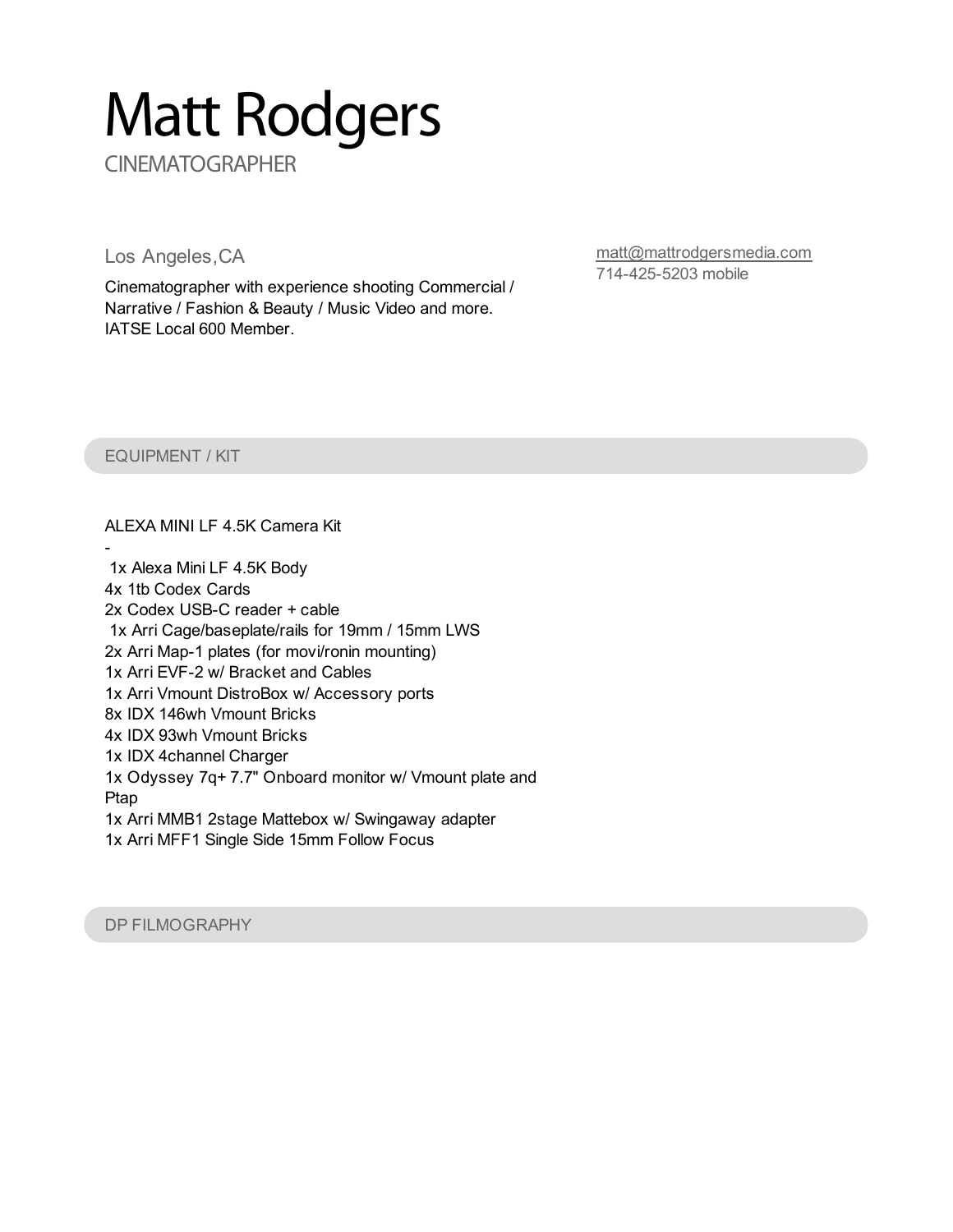**Cinematographer** 

Jan - Present

## Commercials / Promos

Pfizer "Workplace Safety" Film. Director: Osato Dixon Production Co: Famaash Agency: McKinsey & Company

MotherHood Maternity - Branded Film Director: Kate Rhamey Production Co: KRSquared Productions

We Stand Together - PSA Director Helen Alexis Yonov 2021 Silver Telly Award - Promotional Video / PSA

Live From E! Oscars 2020 Promo Director: Haley Geffen Prod. Co : Coed Studios Client: E-Entertainment

Aura Soma Fragrance - Go With The Flow Director - Alexis Yonov

Paramount Pictures BAYWATCH "DOGS OF BAYWATCH" Promo Director - Jordan Haro Agency - BlkBx Creative Prod. Co - The Sessions

L'Officiel NL + Hugo Boss "Love Letter to LA" Fashion Promo Director - Andrew Kuykendall

HaloTop Creamery "Rotation" Director - Marc Kharrat Prod. Co / Agency - FoodBeast Client: HaloTop Creamery

Exxon Mobil "Lights Across America" (Aerial DP) Director - Douglas Avery Prod. Co - Furlined Client: Exxon Mobil

Toyota & Houston Rockets "Clutch & McHale" Director - Tracy Helms Prod. Co - Unleaded Studios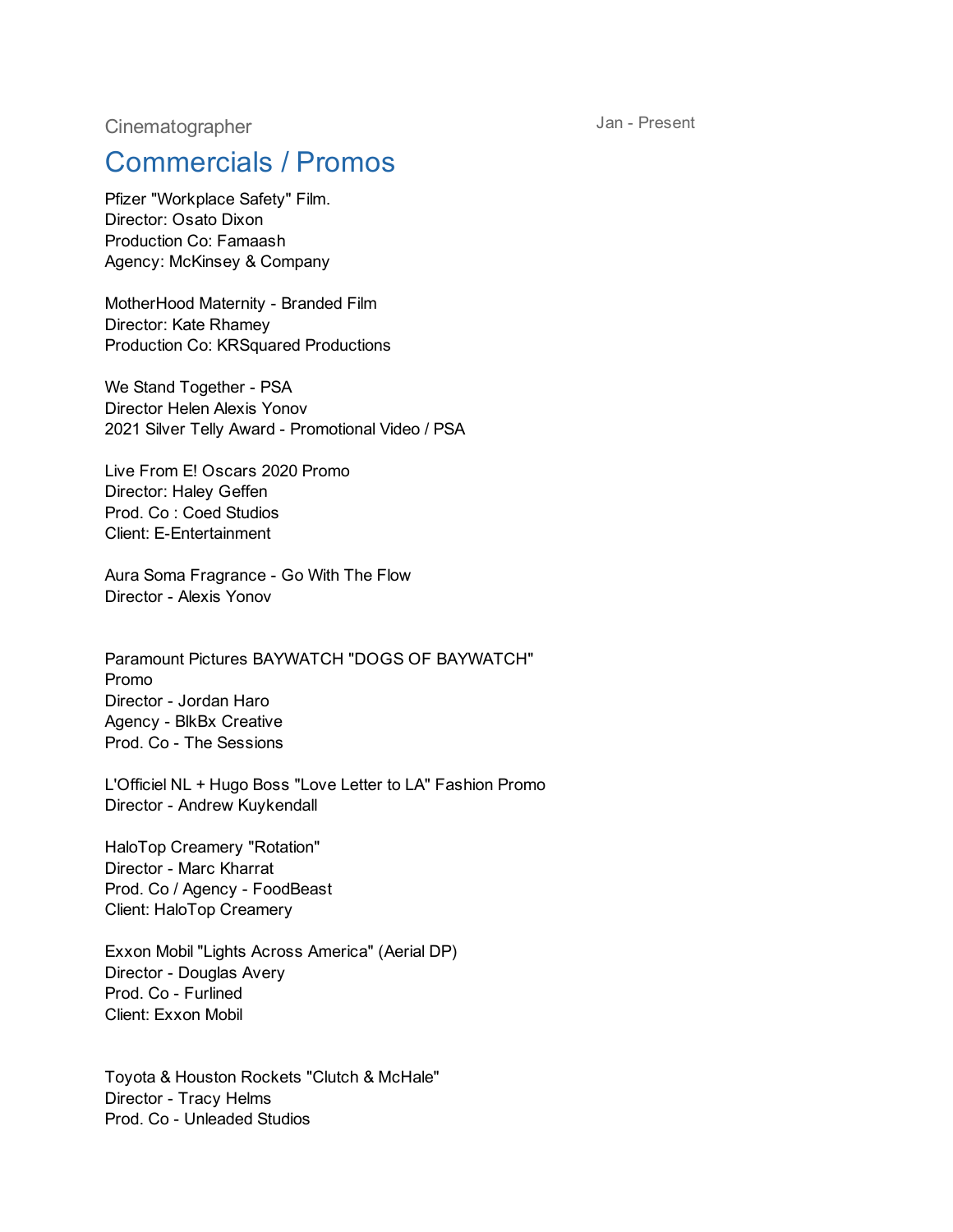Agency - MMB580

Nation LTD Christmas Campaign Director - Pieter Viljoen Prod. Co / Agency - Umbrella Los Angeles

TIDE "Battles" (Spec) Director - Sean Penberthy Prod. Co - Metronome Pictures

Hewlard Packard "Data Pass" Director - Andrew Herwitz Prod. Co - Onema Pictures

Universal Studios "Transformers" Director - Tracy Helms Prod. Co - Unleaded Studios Agency - MMB580

Tillamook Cheese Director - Chuck Oldfield Client: TimeWarner Cable

Toyota Venza "Virtual Tour" Director - Chuck Oldfield Client: TimeWarner Cable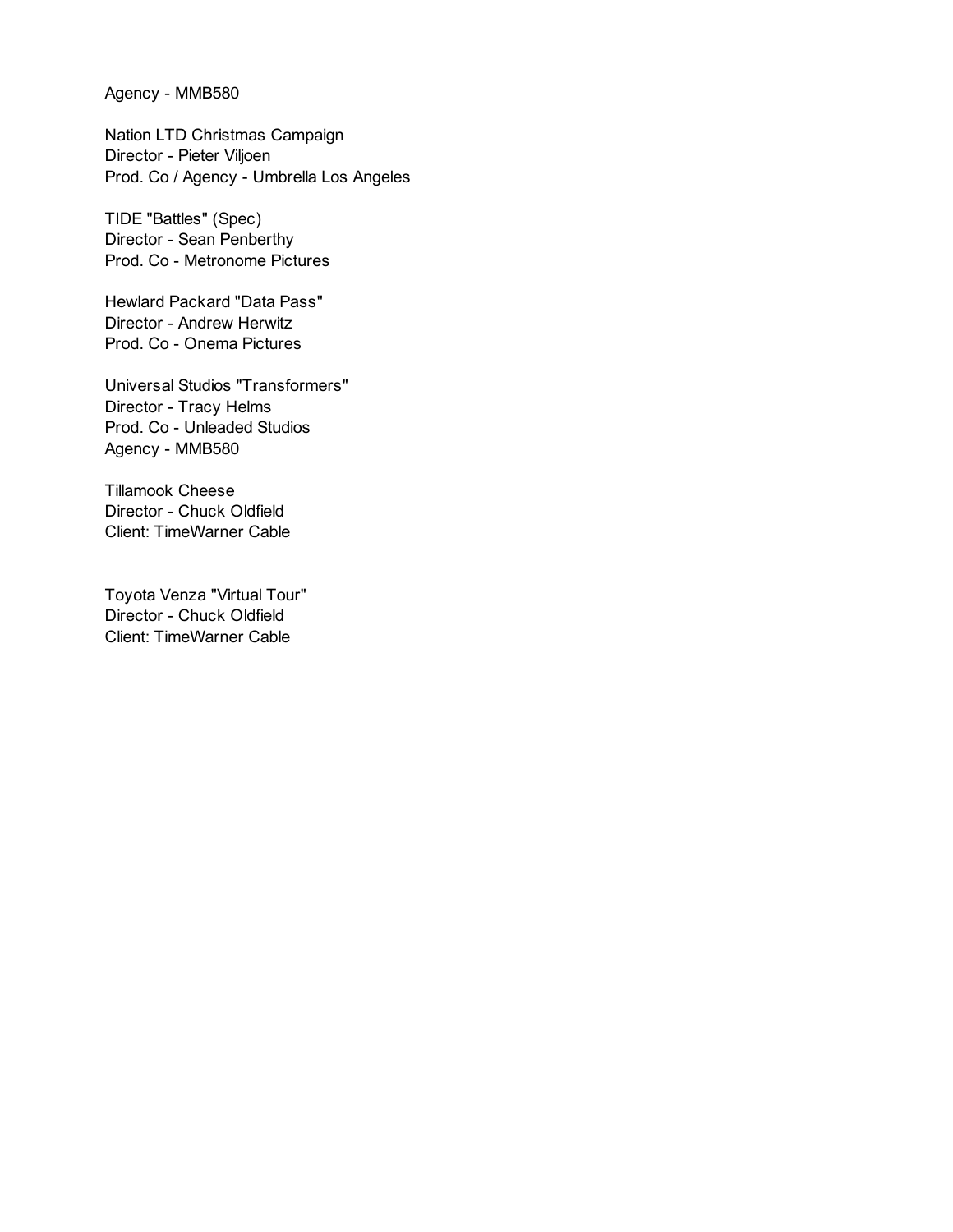**Cinematographer** 

### MUSIC VIDEO

Benny Benassi "Lonely Nights" Feat. Lil Yachty Directed By Robby Starbuck Label: Ultra Music Prod. Co - RSM

Young Bleu "Elevators" Directed by Robby Starbuck Label: Columbia Records Prod. Co - RSM

Tenille Arts "Tears" / Reviver Records Directed by Robby Starbuck Prod. Co RSM

Tenille Arts "Call You Names" / Reviver Records Directed By Robby Starbuck Prod. Co RSM

Black Veil Brides "Wake Up" / Universal Music Directed by Robby Starbuck

Jason Zhang "Torches" Music Video for Transformers: The Last Knight Directed by Robby Starbuck

MakJ & Max Skyler "Knock Me Down" Directed by Robby Starbuck

Jordan Parker "See You Like This" Directed by Cue The Bird

Ruby & The Reckless Live Session Directed by CJ Vinson

V-rose "Battery" Feat. Flame Directed by Kel Mitchell

Wallis Bird "Daze" Directed by Andrew Herwitz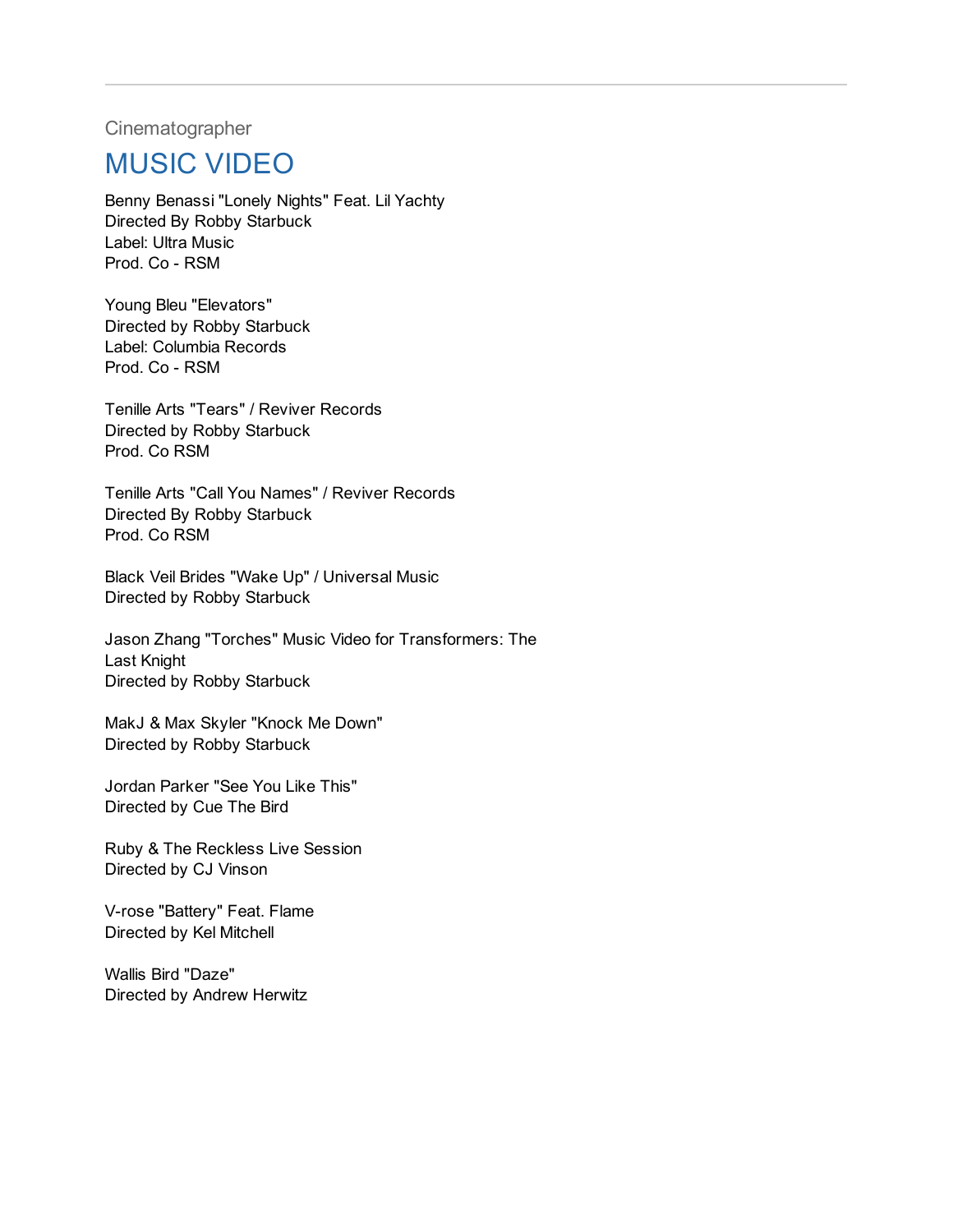# CORPORATE / BRANDING FILMS

Exxon Mobile "Why Energy" - Directed by Tracy Helms Discover Card "Fraud Prevention" - Directed by Tracy Helms Discover Card "What's Different" - Directed by Tracy Helms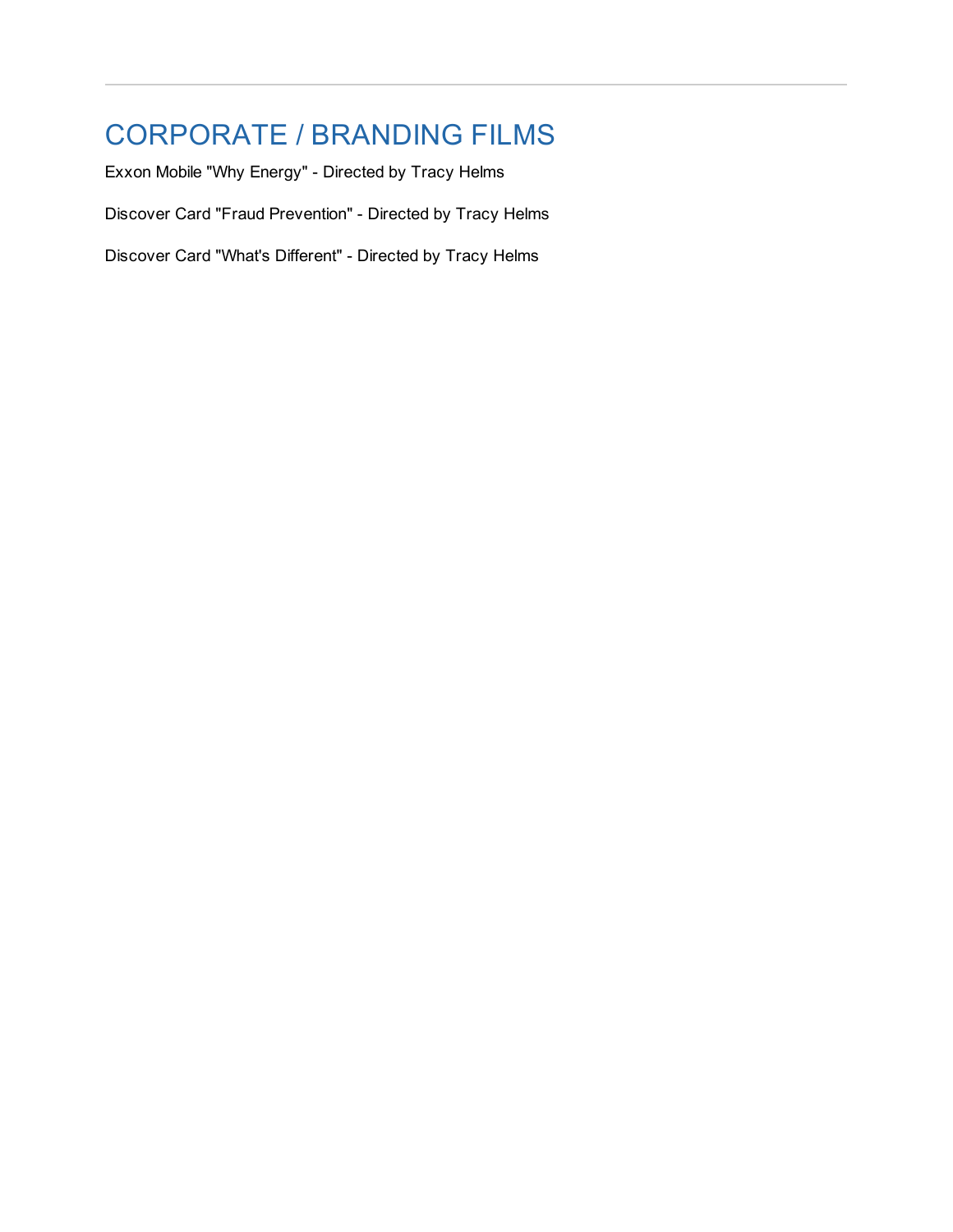**Cinematographer** 

# NARRATIVE / TV EPISODIC

Kart Dad's TV Show Pickup Scenes (Interviews, broll and OTF'S) Discover+ Network Director : Matt Weber Production Company : Lucky8Tv

The Gesture and The Word (short film 20min) Director: Alexis Yonov Prod Co : Burden & Light. Shooting Specs: ALEX MINI 4:3 / Cooke Anamorphic AWARDS: Winner Best Female Director Montreal Short Film Festival ----------------------------------------------------------------------------

-------------------------------------------------------

"Camping" Short Film - Directed by Derek Quick Red Gemini / 2:40:1 spherical

12 Strong ( \*Aerial DP Drone Unit) Dir. Nicolai Fuglsig Prod. Co - Lionsgate/Bruckheimer Films

"Lost Vegas" L'Officiel Campaign Film - Directed by Andrew Kuykendall

"Selfishly Selfie" Short Fashion Film - Directed by Jonathan Lennard

Comedy Central Deshawn Raw Pilot - Directed By JP - Executive Producer Chris Rock

"Crimson" Short Fashion Film - Dir. Jonathan Lennard

"Said Any Boyfriend Ever" Fashion Film - Directed by Jonathan Lennard

"Gwendor" Short Film - Directed by David Crabtree

"Pull Down the Moon" short film - Directed by Casey Nelson